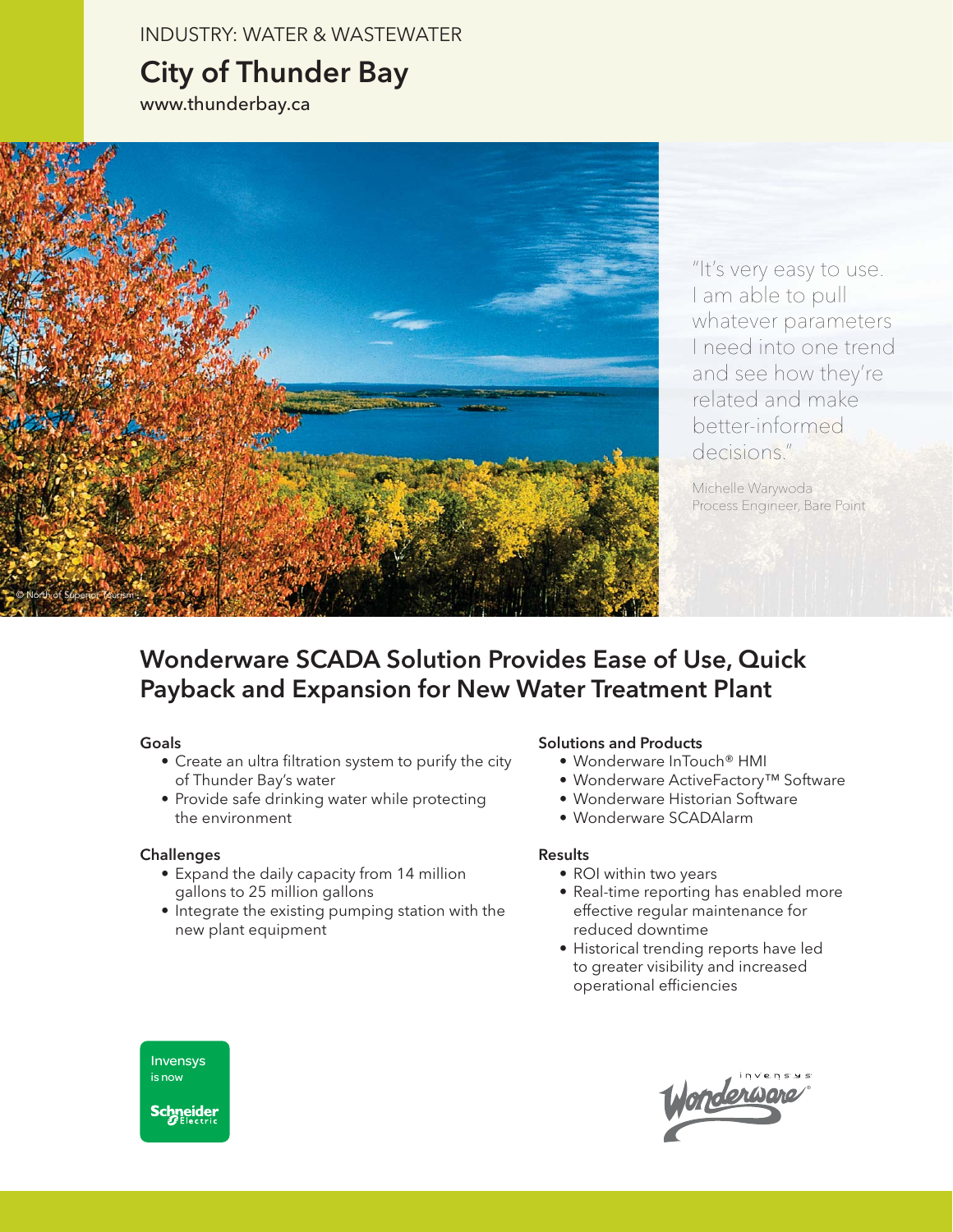Thunder Bay, Ontario - Located on the picturesque shores of Lake Superior, the City of Thunder Bay is a growing community. And since it was recently ranked as one of the top ten cities for business in Canada, population is likely to continue to increase from the 120,000 citizens who live there today.

Providing safe drinking water is a municipal priority. To do that, plus protect the environment, Thunder Bay set a goal to implement "lake to lake" water management. This means taking water from Lake Superior through the treatment process to the distribution system, and then back through the pollution control plant before returning it to the environment. In less than a decade, Thunder Bay has succeeded.

## A New Plant with an Entirely New Process

To achieve "lake to lake" water management, Thunder Bay constructed an entirely new facility which is the first of its kind. While the previous plant used direct filtration with sand filters and disinfectants, the unique Bare Point Water Treatment Plant uses an advanced ultra filtration system to purify the city's water, while expanding daily capacity from 14 million gallons to 25 million gallons.

With an all-new facility and an aggressive timeline, the City of Thunder Bay called on Wonderware Canada East, the local Wonderware distributor and Canadian system integrator Automation Now to assist.

Challenges included integrating an existing pumping station with the new plant equipment as well as planning for future expansions. The initial facility had 12 PLCs, with 20 additional remote pumping stations to come that would incorporate PLCs from different manufacturers. Communications between the local PLCs and remote locations would be vital to the success of the project.

### Wonderware Software was the Clear Choice

Without the ability to closely monitor and control this complicated system, the quality of Thunder Bay's water would be at risk. So it was critical to find the right SCADA (supervisory control and data acquisition) system – one versatile enough to meet the needs of the new facility plus its future expansion. Bare Point required accurate, realtime data gathering to ensure reliable control of the plant's equipment, regardless of location. Recording and logging the data, sounding alarms for threshold conditions and securely storing information were also priorities.

The new system needed to be easy to use as well as provide comprehensive reports for informed decision-making by management. After evaluating the options, the Wonderware solution was recommended and approved.

"Wonderware had the versatility and capabilities for the entire scope of the project in the future," said Larry Levchak, Manager with Automation Now.

The Bare Point plant is controlled by a Microsoft<sup>®</sup> Windows®-based system utilizing Wonderware Terminal Services software located in the operations center of the main plant. Redundant servers with UPS backup systems log over 5,000 points of data, 24 hours a day, 7 days a week.

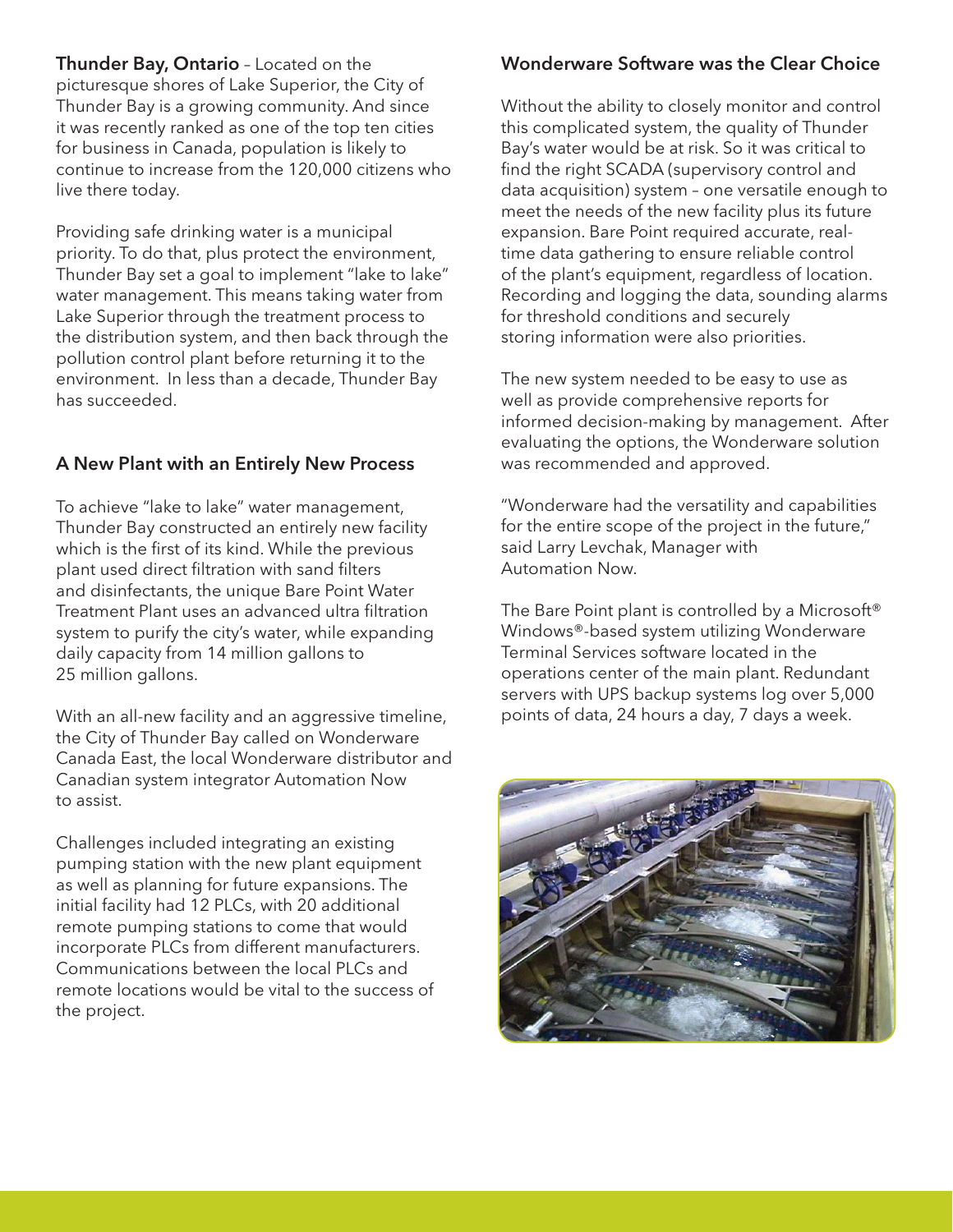The award-winning Wonderware InTouch® Human Machine Interface (HMI) software forms the core of the Bare Point solution. In the application design phase, it provided power and flexibility as well as connectivity for the broad range of devices in the local and remote plant locations. And now the InTouch software enables operators to closely monitor pumps and control valves, and its graphics enable them to visualize the water moving through the plant.

Working with the InTouch software, the Wonderware Historian provides a highperformance, real-time and historical database to integrate the operations center with the plant floor. As an extension of Microsoft SQL Server®, Wonderware Historian collects comprehensive Bare Point operating statistics while reducing the volume of data that must be stored. And it integrates this information with event, summary, production and configuration data. Its scalability is ideal to accommodate Bare Point's plan for growth.

For desktop-based analysis and reporting, Wonderware ActiveFactory™ software – part of the Wonderware ArchestrA® architecture – was designed in to the system. With the ActiveFactory software, Bare Point's process engineers can spot specific trends in real time plus prepare historical reports which can be exported to Microsoft Excel®. Simple point-and-click dialogs mean that plant operators can trouble-shoot problems and identify operational inefficiencies easily and quickly.

"It's very easy to use. I am able to pull whatever parameters I need into one trend and see how they're related and make better-informed decisions," said Michelle Warywoda, Process Engineer with Bare Point.

## Significant Results in Record Time

Wonderware software and its intuitive interfaces made the design, installation and testing move forward rapidly. Once Automation Now was on board for the project, with support provided by Wonderware Canada East, Bare Point was operational within one year.



Today, engineers enjoy end-to-end control of plant processes. The easy-to-learn graphical interface enables employees in the operating center to see a real-time representation of the capacity of water moving through the facility, plus they can control the process and monitor error and fault codes from all of the PLCs. And when they leave the operating center, SCADA terminals throughout the plant enable access to the Wonderware system wherever they may be working.

Plant operators rely on Wonderware SCADAlarm™ as an indispensable tool for maintaining water quality. If an instrument takes a reading that is out of a pre-determined range, an alarm sounds – both on the SCADAlarm screen and a plant-wide alarm system.

Redundant servers secure plant data and store it for retrieval in the event of a failure. And the Wonderware Historian software's reporting capabilities enable management to maximize plant efficiency and accelerate expansion plans.

One of the unique features of the new Bare Point plant is its training facility. Instructors project live views of the operations, providing a highly productive environment for learning, group analysis and troubleshooting.

"Whether you've been working with Wonderware for one day or one year, the ease of use is the same for everyone. That gets everyone on the same page really fast. And that's important when you want to increase efficiency and run your plant the best that you can," said Mike Bazdarick, Supervisor: Water Treatment Plants with Bare Point.